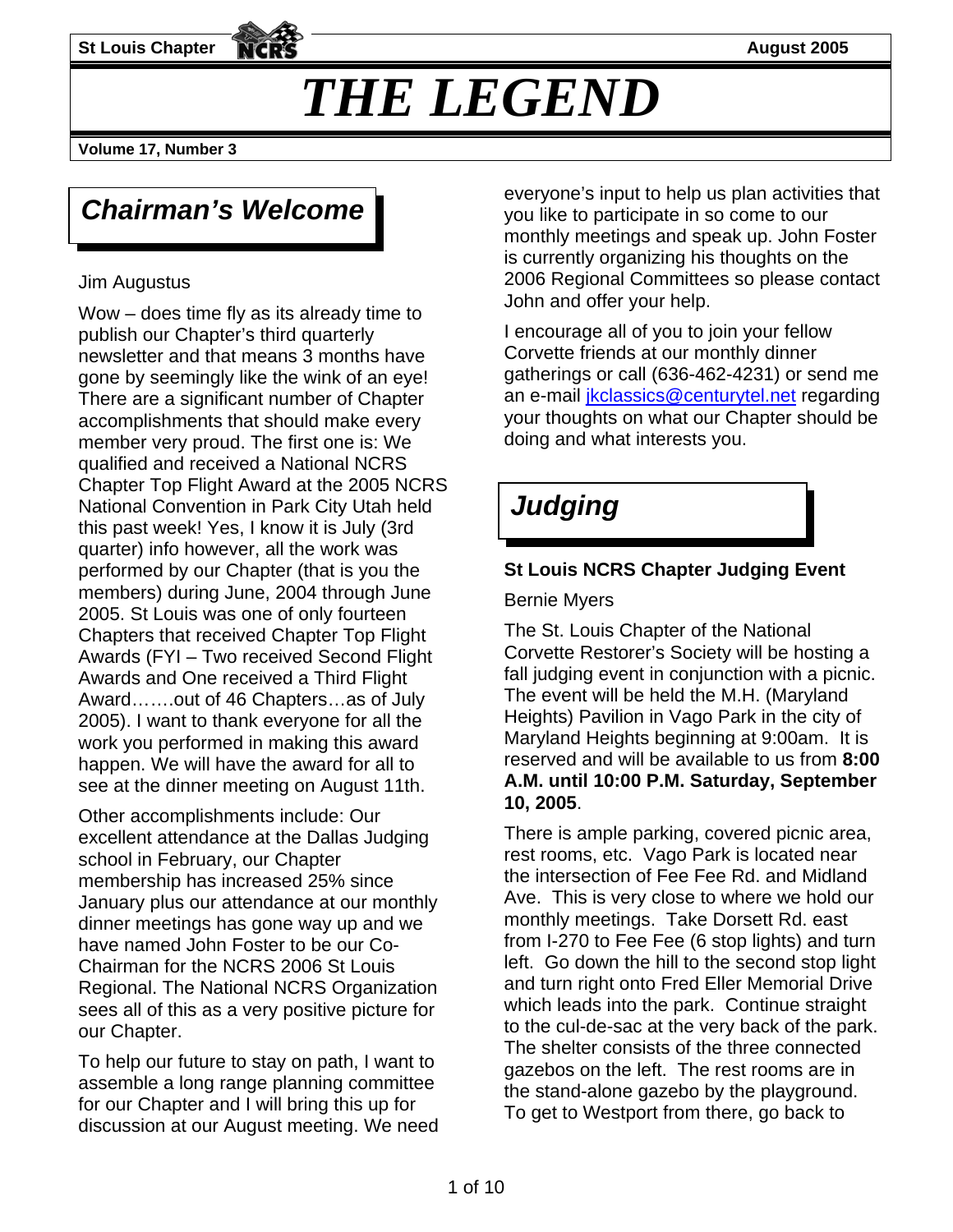#### **St Louis Chapter AICRS August 2005**

Dorsett Rd., turn right then turn left at the next intersection (Y). That road goes directly to Westport Plaza.

This has been a very successful event in the past and we're hoping to continue that tradition. Our chapter has some very knowledgeable judges in all Flight ® classes to perform the judging duties but in order to provide our best effort, the number of entries may be limited, so please submit your application as soon as possible.

As usual, the chapter will be providing the main course for lunch while members are asked to bring along their favorite side dishes to share. This has afforded a virtual feast in the past. Please feel free to contact any chapter officer for information.



#### **April 2005 Chapter Judging Event**

Bernie Myers (Pictures by Connie)

I'd like to thank everyone that showed up for our spring Corvette judging. This was my first event as judging chairman and I learned a lot; not just about judging, but about managing an event of this nature. I made a couple of mistakes, but hopefully they were transparent to those in attendance.

In the end, we were able to Flight judge five cars. Four others displayed their cars in the Sportsman category. Additionally, Rich Beauchamp and Kathy Johnson attended from the Chicago area to display their 1982 Five Star Bow-Tie candidate.





The event was held at Mary's Shelter in St. Louis County's Love Park where we have held several of our more recent judging events. This is a very nice venue for a show of the size we are able to assemble at a **Activities**<br>**Activities Results of the Flight judging were as follows:** 

Greg Simon 1962 Convertible Top Flight ®

Cherie & Doug Garrette<br>1965 Convertible 2nd Flight ® 1965 Convertible

Bill Lacy 1967 Convertible Top Flight ®

Carolyn & Jim Galinsky 1969 Convertible Top Flight ®

Roger & Chris Reeble 1971 Convertible 2nd Flight ®

Kelly Waite (1956 Convertible), Frank and Teddy Savetz (1967 Convertible), John Foster (1967 Convertible) and Joe Anthes (1976 Coupe) displayed their Corvettes in the Sportsman class.

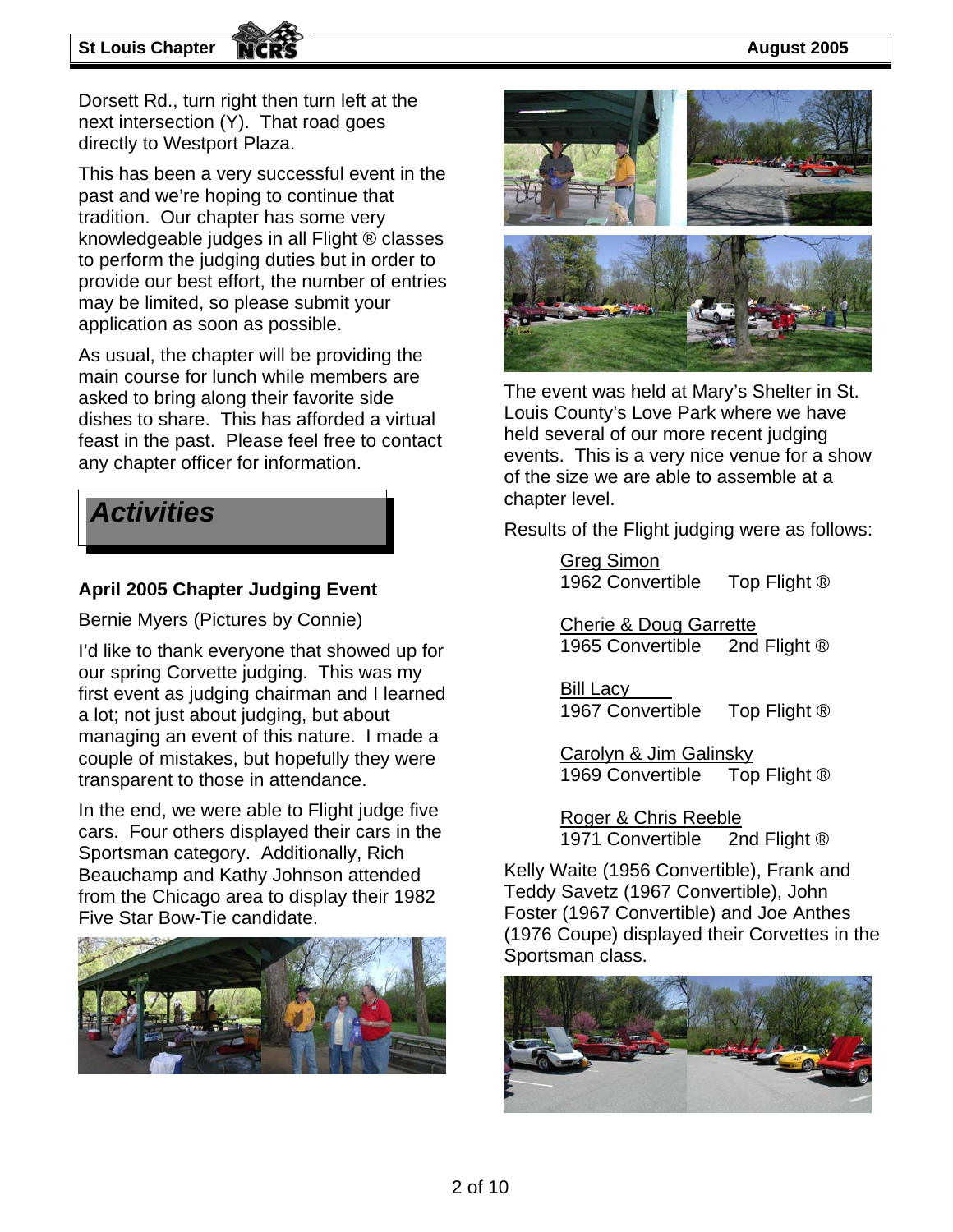#### **St Louis Chapter August 2005**

I want to thank everyone who participated and helped with the judging and scoring.

As is customary with these events, the club provided meat and drinks, attendees brought dishes to share and a picnic broke out. Thanks to everyone who provided and prepared the food.

Our next judging event will be on 9:00 AM, September 10, 2005 at the Maryland Heights Shelter at Vago Park in Maryland Heights. Please make plans to attend. The park is located off Fee Fee Road near the intersection of Midland Avenue. Directions are included elsewhere in the newsletter as well as a registration form.

#### **D&A Restoration Road Trip**

Frank Savetz (pictures by Dave Davidson)

Saturday morning July 2nd, chapter members & guests from both Illinois and Missouri gathered together for a road trip to west central Illinois, our destination, 50 miles north of St. Louis, to Gillespie Ill., to the home of D&A Corvette.



**Joining Up to Go** 



**On the Road** 



Inside Tour



[\(Large Pictures](http://stlouisncrs.org/member/05_trip_to_d_and_a.htm) available on web)

Upon arrival there, we were greeted by the owner Dick Ferrando. Our narrated tour brought us full circle from bare rusty frame to complete restoration of classic corvettes. Members and guests were in Awe viewing the finished restored cars. These classics were beautiful and better restored then originally manufactured from the GM factory in St. Louis. Ferrando's knowledge of these classics left no question unanswered. The business name D&A comes from years past when Ferrando and then partner Ron Archibald were Co-owners, hence, Dick & Archie (D&A).

Cost for a restored D&A corvette brought a formula of \$45.00 per hour labor, and approximately \$40 thousand to \$50 thousand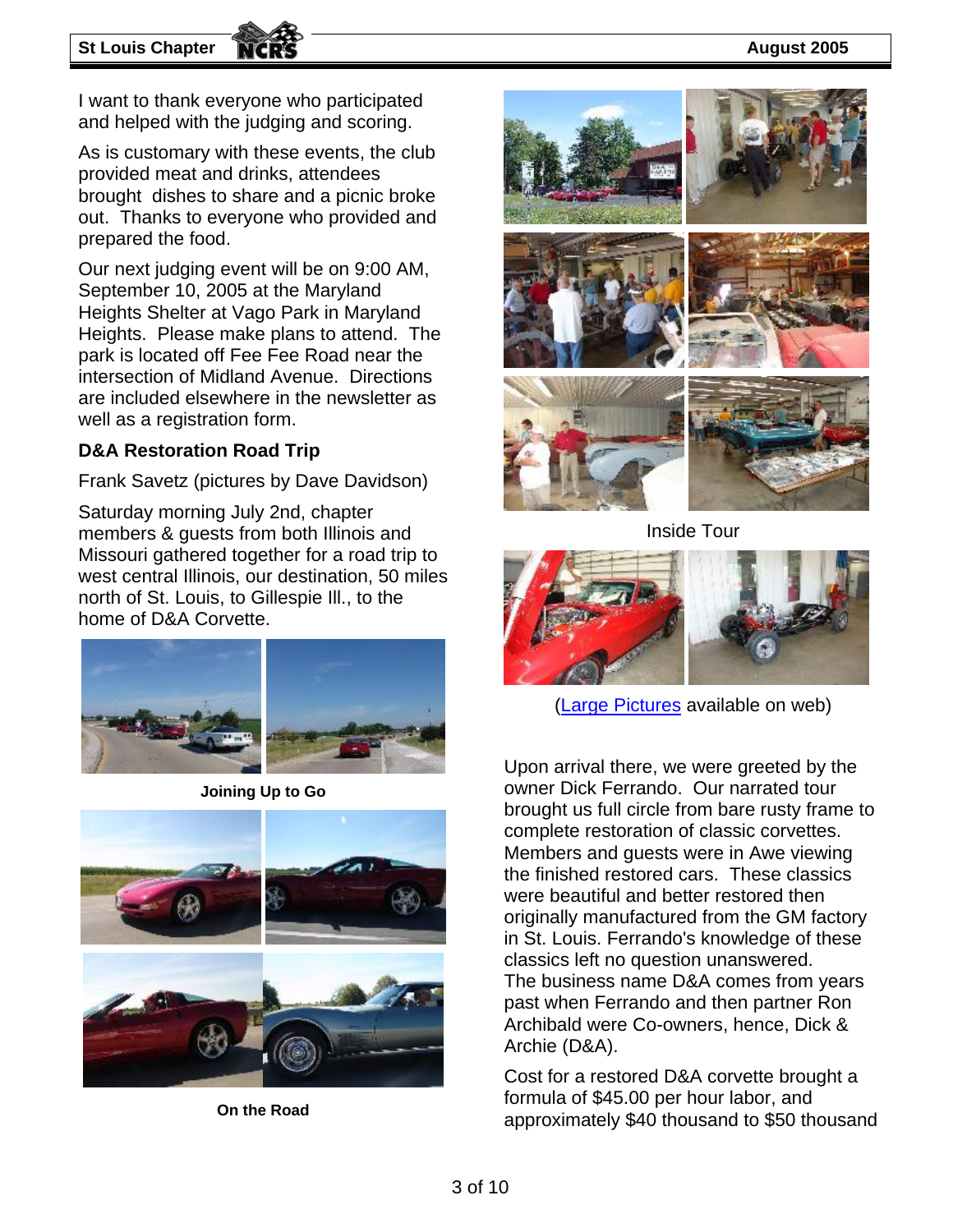dollars in parts, plus 1000 hours of assembly time. So you do the math. Solid axle cars were slightly higher. D&A will also restore your classic, but at a slightly different formula.

We ended our tour with refreshments provided by D&A, and a mini tech session of the methods used by Ferrando.

The road trip members then gathered at Tony's Rest. in Gillespie for lunch. Ferrando invited us back, but not during working hours.

I think everyone there learned a little something to take back home. Thanks to all those who participated.

PS: Any Ideas for road trips, please call or e.mail me....

[\(savetzteddy@aol.com\)](mailto:savetzteddy@aol.com)

(636) 458-5252

#### **TECHNICAL SEMINAR**

#### Dave Buescher

On May 18, the St. Louis NCRS Chapter held a Technical Seminar as part of our chapter award event requirements. The seminar was on the restoration and rebuilding of Holley carburetors and was presented by Jerry and Marsha Luck at their shop. With several members in attendance we were treated to all the processes that go in to the restoration of an original Holley carburetor. We were able to take part in the teardown, inspection, remanufacturing, repair and reassembly of a Holley carburetor. Like kids in a candy factory, we all shuffled in a tight group going from work station to work station, following Jerry and Marsha as they explained and demonstrated the remanufacturing processes involved in the restoration of a carburetor.

The process presented to us began with the complete disassembly of Holley 2 barrel tripower carburetor that was broken down to its individual components. All parts were inspected for damage or wear. The carburetor body, bowl, base plate, and small parts were cleaned and all original machined surfaces inspected for any damage and flatness and then detailed. Jerry showed us how he actually machines various surfaces by milling several part surfaces that were not flat. He was actually working on customer carburetors in this demonstration!

After all parts have been taken through their various cleaning steps (Marsha somehow is assigned to the cleaning process….), inspection, repairs (he performed heli-coil steps for us) and detailing processes, the main body, float bowl and various exterior parts were run through a series of chemical washes and plating process' to give the carburetor a like new original Holley gold/brownish finish. From there, the freshly plated carburetor went to the assembly bench where Jerry began the assembly process. The carburetor base plate was reassembled and throttle shaft and blades installed with new fasteners. The main body was assembled with all new related parts and gaskets. Jerry must have tons of new Holley parts all cataloged in numerous part bins. The last step in the carburetor remanufacturing process is a "wet test" run on an actual fully operational engine to verify the carburetor's proper operation.

This was a very interesting and extremely informative evening. The St Louis Chapter of NCRS would like to thank Mr. and Mrs. Luck for their time and hospitality in allowing us to come into their facility and show our group their operation. The 1 hour seminar actually lasted 2 hours as they answered every one of our many questions!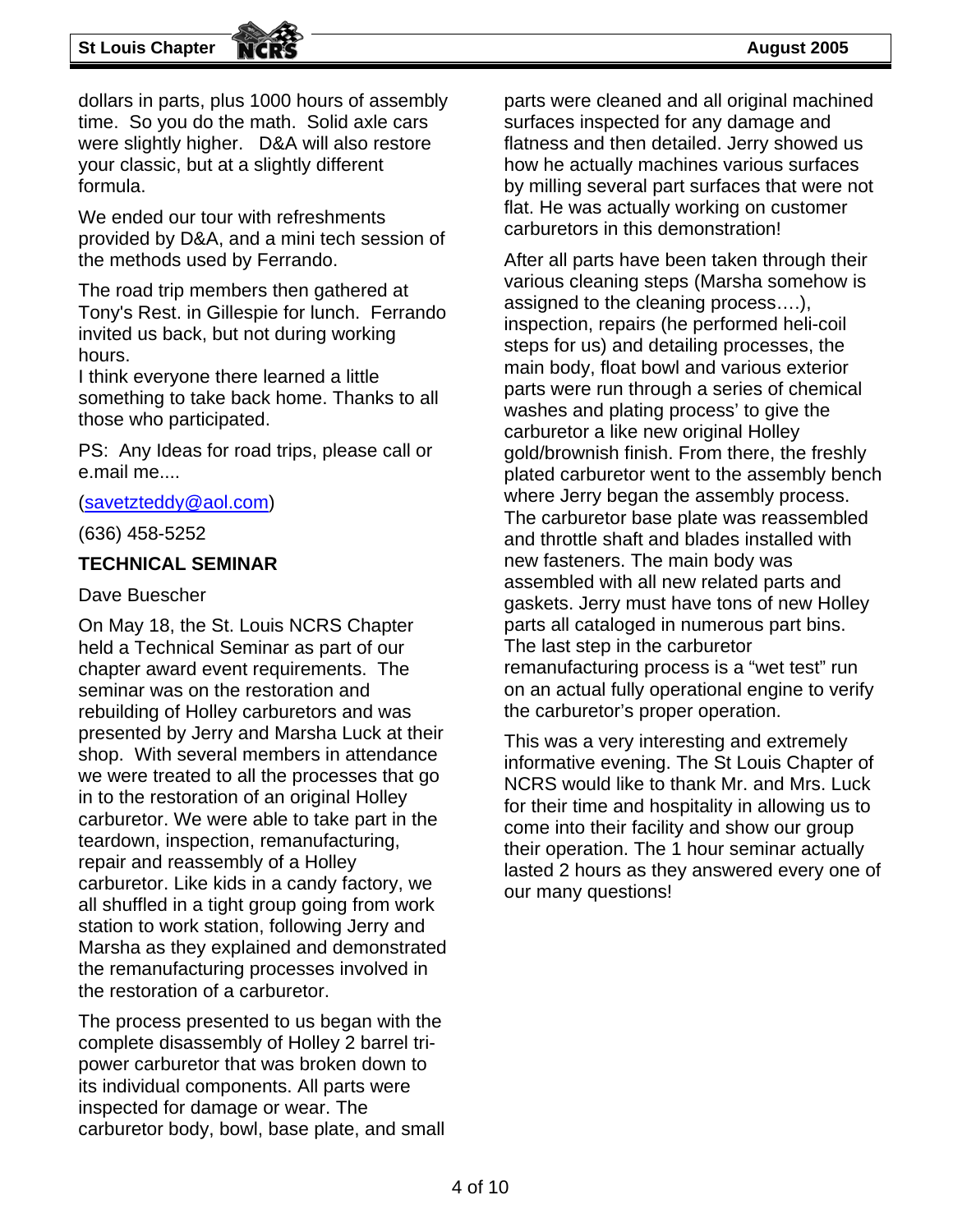#### **Road Trip**

Pictures by Dave Davidson

Sat, 21 was the St Louis NCRS Road Tour Rt. 66 Museum, Old Rout 66 at Meramec River.







## **Calendar**

| <u>July</u>      |                                                                           |
|------------------|---------------------------------------------------------------------------|
| 02               | - St Louis NCRS Chapter Road Tour, D&A Corvette, Gillespie III.           |
| 14               | - St Louis NCRS Chapter meeting, 6:30PM Ozzie's Restaurant                |
| $12 - 16$        | - NCRS National Road Tour                                                 |
| $17 - 22$        | - NCRS National Convention, Park City, Utah                               |
| $28 - 31$        | - Vettes on the Rockies.                                                  |
| <b>August</b>    |                                                                           |
| 07               | - Chapter Charity Car Show, Vettes Rest., Hwy 94, St. Charles Mo.         |
| 11               | - St Louis NCRS Chapter Meeting, 6:30PM Ozzie's Restaurant                |
| $26 - 29$        | - Corvettes at Carlisle, Carlisle Penn.                                   |
| <b>September</b> |                                                                           |
| 08               | - St Louis NCRS Chapter Meeting, 6:30PM Ozzie's Restaurant                |
| 10 <sup>°</sup>  | - St Louis NCRS Chapter Fall Judging Event - Vago Park - Maryland Heights |
| $15 - 17$        | - Midwest Regional; Cincinnati Ohio                                       |
| $16 - 18$        | - Mid America Fun Fest; Effingham III.                                    |
| <b>October</b>   |                                                                           |
| 13               | - St Louis NCRS Chapter Meeting, 6:30PM Ozzie's Restaurant                |
| $20 - 22$        | - Texas Regional Waco; Texas.                                             |
| <b>November</b>  |                                                                           |
| 10               | - St Louis NCRS Chapter Meeting, 6:30PM Ozzie's Restaurant                |
| <b>December</b>  |                                                                           |
| 03               | - St Louis NCRS Chapter Christmas Party                                   |

**\_\_\_\_\_\_\_\_\_\_\_\_\_\_\_\_\_\_\_\_\_\_\_\_\_\_\_\_\_\_\_\_\_\_\_\_\_\_\_\_\_\_\_\_\_\_\_\_\_\_\_\_\_\_\_\_\_\_\_\_** 

\_\_\_\_\_\_\_\_\_\_\_\_\_\_\_\_\_\_\_\_\_\_\_\_\_\_\_\_\_\_\_\_\_\_\_\_\_\_\_\_\_\_\_\_\_\_\_\_\_\_\_\_\_\_\_\_\_\_\_\_\_\_\_\_\_\_\_\_\_\_\_\_\_\_\_\_\_\_\_\_\_\_\_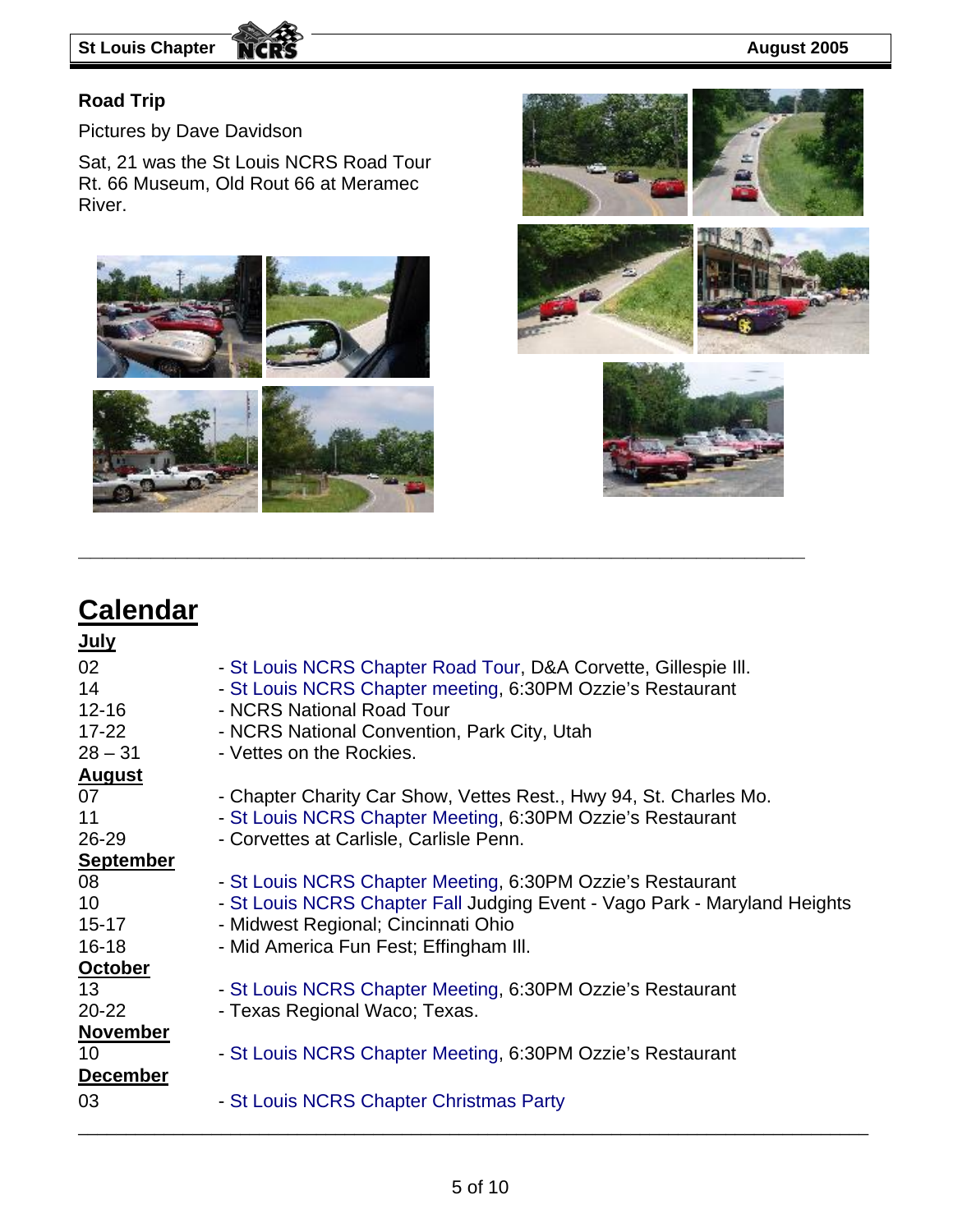### *Articles*

#### Jim Augustus

#### **Peter Max Corvette Collection**

St Louis Chapter Members - interesting story of another collection hidden away. Once you get to the web, you don't have to join this chat sight. Click and read the first two items (read the second one first) for the story and some pictures.

Max's collection consists of corvettes representing every year of the first 36 years of production. Max bought these cars from the winner of some contest and they have sat in a New York parking garage for at least ten years.

[http://www.digitalcorvettes.com/forums/foru](http://www.digitalcorvettes.com/forums/forumdisplay.php?s=&forumid=171) [mdisplay.php?s=&forumid=171](http://www.digitalcorvettes.com/forums/forumdisplay.php?s=&forumid=171)

#### **St Louis Chapter History**

Marvin Burnett

Early in 1987 Dan Bennett mailed post cards to all St Louis area NCRS members regarding the formation of a NCRS Chapter in the St Louis area. Thirty plus National members responded to that call, meeting at the Museum of Transportation. Twenty seven founding members paid dues and the chase began. Of the twenty seven, Mike and Pam Wikete, Ernie Coe and the Burnett's prevail.

Bill Miller (of the American Red Cross) was elected as our first chapter president at the Chapter meeting held in June of 1987 at the Museum of Transportation. Bill was almost immediately transferred to Texas and David Dawdy was elevated from vice president to president. The first check written on the chapter account was to Dave for postage of the minutes of the first meeting.

In January of 1988, a meeting was held to approve our by-laws (does anyone have a copy?) and discuss our participation in the first Joplin Regional, a joint venture between St Louis, Kansas City, and Oklahoma Chapters.

On February 15th of 1993, Mike Wikete, Steve Walker and Marvin Burnett signed the application for the State of Missouri for recognition as a non-for-profit organization notarized by the sales manager of Johnny Landoff Chevrolet. The application was approved and we were incorporated

### *Parts for Sale*

No parts for sale at this time. Be sure to send in something for next time. We get good distribution on the newsletter – it's a good way to sell your parts.

### *Board Meeting Minutes*

#### **Second Quarter Minutes**

Respectfully Submitted

Kay Augustus

#### April Meeting

No minutes were taken for the April meeting because "Yours Truly" was on vacation. Sorry…..

#### May Meeting

The May 12th meeting of St Louis Chapter NCRS met at Ozzie's in Westport Plaza.

There were two guests present: Bob McBride and Neil Schaller.

Awards from the April judging event were handed out to the ones that were in attendance. They also received their tally sheets.

In order to qualify for the National Chapter Top Flight Award, we need to have judged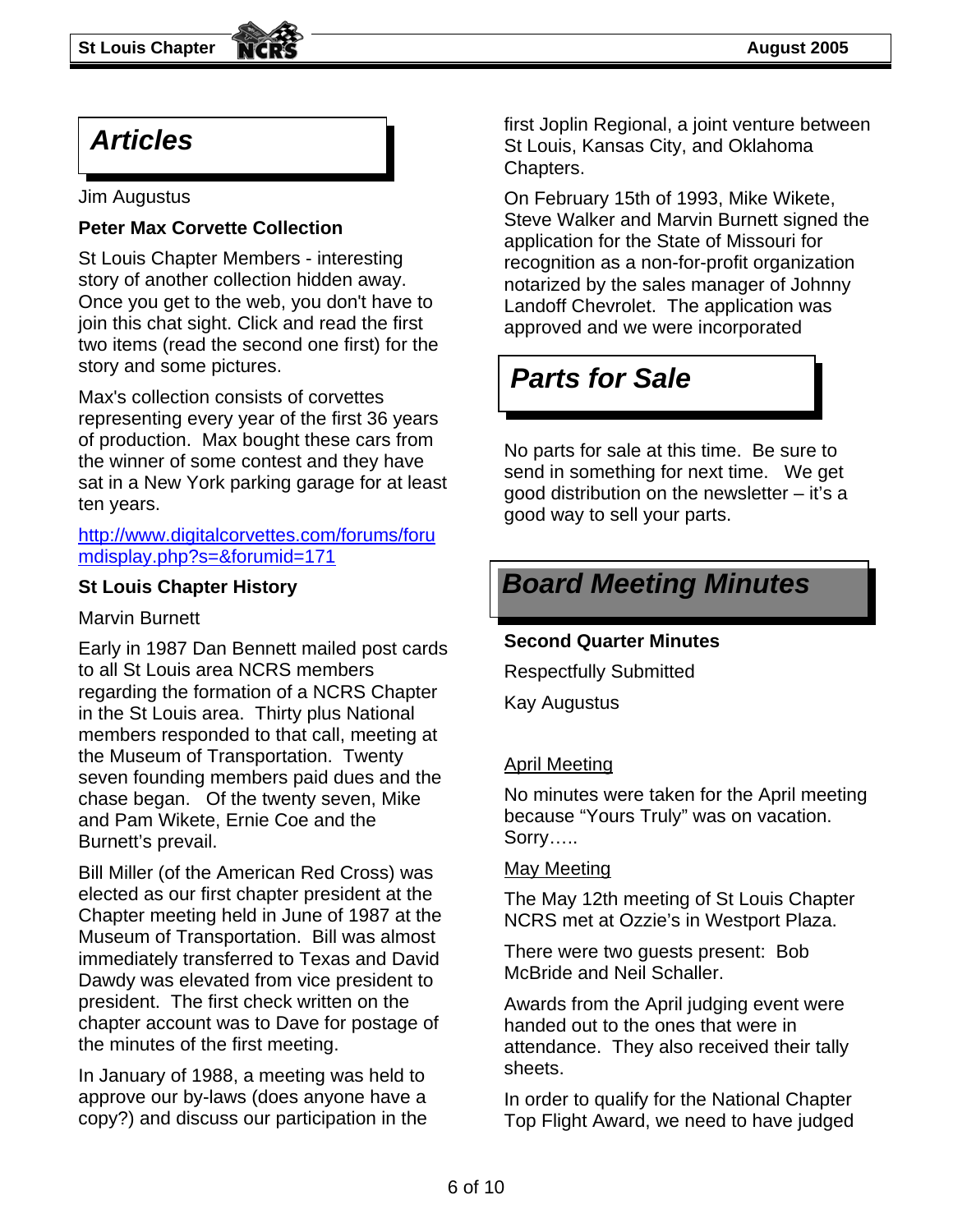#### **St Louis Chapter August 2005**

cars from at least 10% of our membership. One of the cars registered for the April event was not able to attend therefore, we had to do at least another car. Thanks to Doug Garrette and Bill Lacy, this was accomplished. We also needed a tech seminar which Jerry and Marcia conducted on May 18th. Those of you that were not able to attend missed a very impressive seminar.

Frank Savetz reminded everyone of the road tour and said he would email the meeting place and time.

Doug Garrette has our new website up and running. We all agreed that any monies from these ads would go to Nurses for Newborns.

Rod McCoy mentioned our participation in other club's events. There will be a car show at Vette's Restaurant for "Bikers Against Child Abuse". Anyone available is welcome to participate.

Immediately after dinner a Board Meeting was held at which our St Louis 2006 Regional was discussed. A motion was made by Jim Augustus and seconded by Jerry Luck to approve a chairman at our June meeting.

Meeting adjourned at 8PM.

#### May Meeting

The St Louis Chapter of NCRS held their June meeting on the 16th (3rd Thursday) due to a conflict at Ozzie's. It was noted that our subsequent meetings will be held the 2nd Thursday of each month unless you receive a notice otherwise.

Guests in attendance were: Jen Garrette and Alan Harkness.

We thanked Jerry and Marcia Luck for their excellent technical seminar on rebuilding carburetors. We also thanked Doug and Cheri Garrette as well as Bill and Dian Lacy for letting us judge their car on such a last minute notice. With these last minute

volunteers, we should get a Chapter Top Flight Award from National.

David Grayson received a letter from Michaelis (Pro Team) wanting to know if we needed hand out bags for 2006. Terry supplied them in 2003 but they arrived too late to be used.

Frank Savetz announced the details for the Road Tour to D & A in Gillespie, IL. Everyone from Missouri should meet at Sieberg's (I 270 and Dorsett) at 9AM. The Illinois people will join up East of Edwardsville, Ill at the I 55 and Rt 143 exit. A lunch is planned in Gillespie before heading back home.

There will be a Charity Show at Vette's Restaurant on Sunday Aug 7th. The proceeds from this event will go to our Chapter Charity, Nurses for Newborns. Anyone having access to any vendors that would supply some door prizes, was asked to see what they could come up with.

Bernie Myers announced that Doug Garrette received a 2nd Flight and Bill Lacy a Top Flight Award for their cars. Our Chapter Judging Event in September will be at Vago Park in Maryland Heights. More details will be announced later.

John Foster volunteered to be the St Louis Co-Chair for the NCRS 2006 Regional Meet here in St Louis on June 8-10. Kansas City will also have a Co-Chair person as they were part of the bid as submitted to the National NCRS Organization. David Grayson and Joan Burnett agreed to assist John since both of them have performed as Co-Chair before.

Chairman Jim Augustus announced that he would like to form a long range planning committee for our Chapter. He will bring this subject up for discussion at the next meeting.

Meeting adjourned at 8:30pm.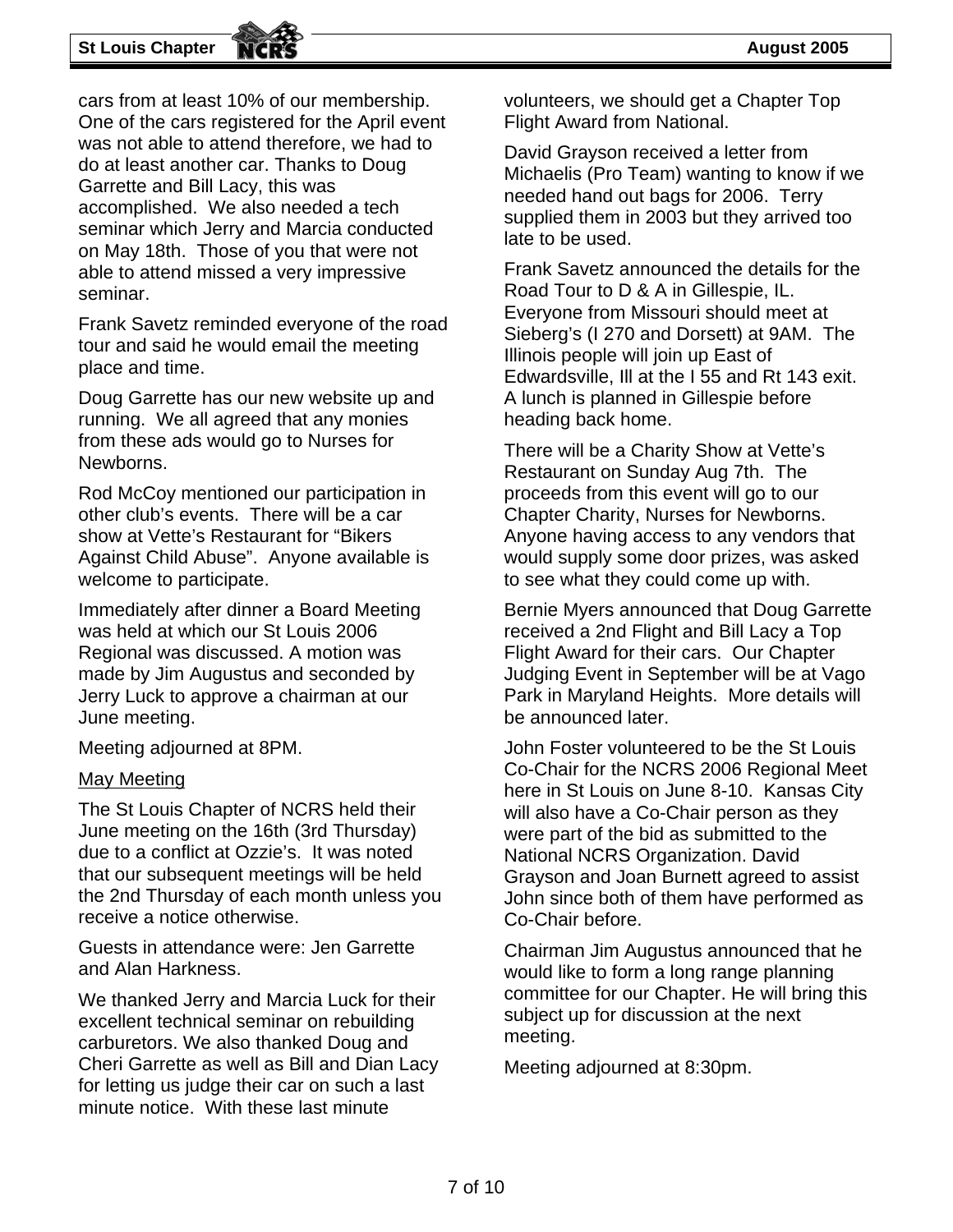everyone in the club current on our latest activities. We are working hard to keep it and our web page up to date. The next edition is planned for November.

Our web page [\(http://stlouisncrs.org/\)](http://stlouisncrs.org/) and newsletter have moved to our own host and we can begin posting classified ads. Member ads to buy, sell, or trade are available free to all NCRS members for any model year Corvette. They will also show up in the next edition of '*The Legend'* and will be added to the classified page on our web site (http://stlouisncrs.org/)

*(A small portion of the proceeds from our advertising and classified ads will offset the cost of our web site with the remainder going to the charity that we sponsor – Nurses for Newborns)* 

#### **Classified Ads:**

- Free for members 50 words or less
- \$10 for non-members

Commercial advertising is available for the newsletter (also includes a link on our web

page). All ads will be included in four *Editors Note* **Consecutive newsletters.** 

### **Commercial Advertising:** Doug Garrette

- The newsletter is a great way to keep **.** Full Page **-** \$75
	- $\frac{1}{2}$  Page \$50
	- Business Card size \$25

Feel free to drop me a note if you have any suggestions for improving our newsletter or webpage ([dgarrette@charter.net\)](mailto:dgarrette@charter.net) I want to hear from you!

Order your club shirt. Available in Small, Medium, Large, X-Large, XX-Large and XXX-Large. Contact Cherie Garrette at (636) 527-6782 or [dgarrette@charter.net](mailto:dgarrette@charter.net) for your order (\$25 per shirt)



### *2005 Officers*

|                      |                        | 636 462-4231                                                                     |
|----------------------|------------------------|----------------------------------------------------------------------------------|
| <b>John Foster</b>   | JF244@aol.com          | 636 530-9812                                                                     |
|                      |                        | 636 462-4231                                                                     |
| <b>Joan Burnett</b>  | mburnett@mail.win.org  | 636 798-2147                                                                     |
| <b>Frank Savetz</b>  | savetzteddy@aol.com    | 636 458-5252                                                                     |
| <b>Bernie Myers</b>  | keokukazoo@charter.net | 314 749-3005                                                                     |
| <b>Tim Parker</b>    | tim@timparkerphoto.com | 314 894-9698                                                                     |
| <b>Kelly Waite</b>   | kswaite@sbcglobal.net  | 636 458-3075                                                                     |
| <b>Doug Garrette</b> | dgarrette@charter.net  | 636 527-6782                                                                     |
|                      |                        | Jim Augustus jkclassics@centurytel.net<br>Kay Augustus jkclassics@centurytel.net |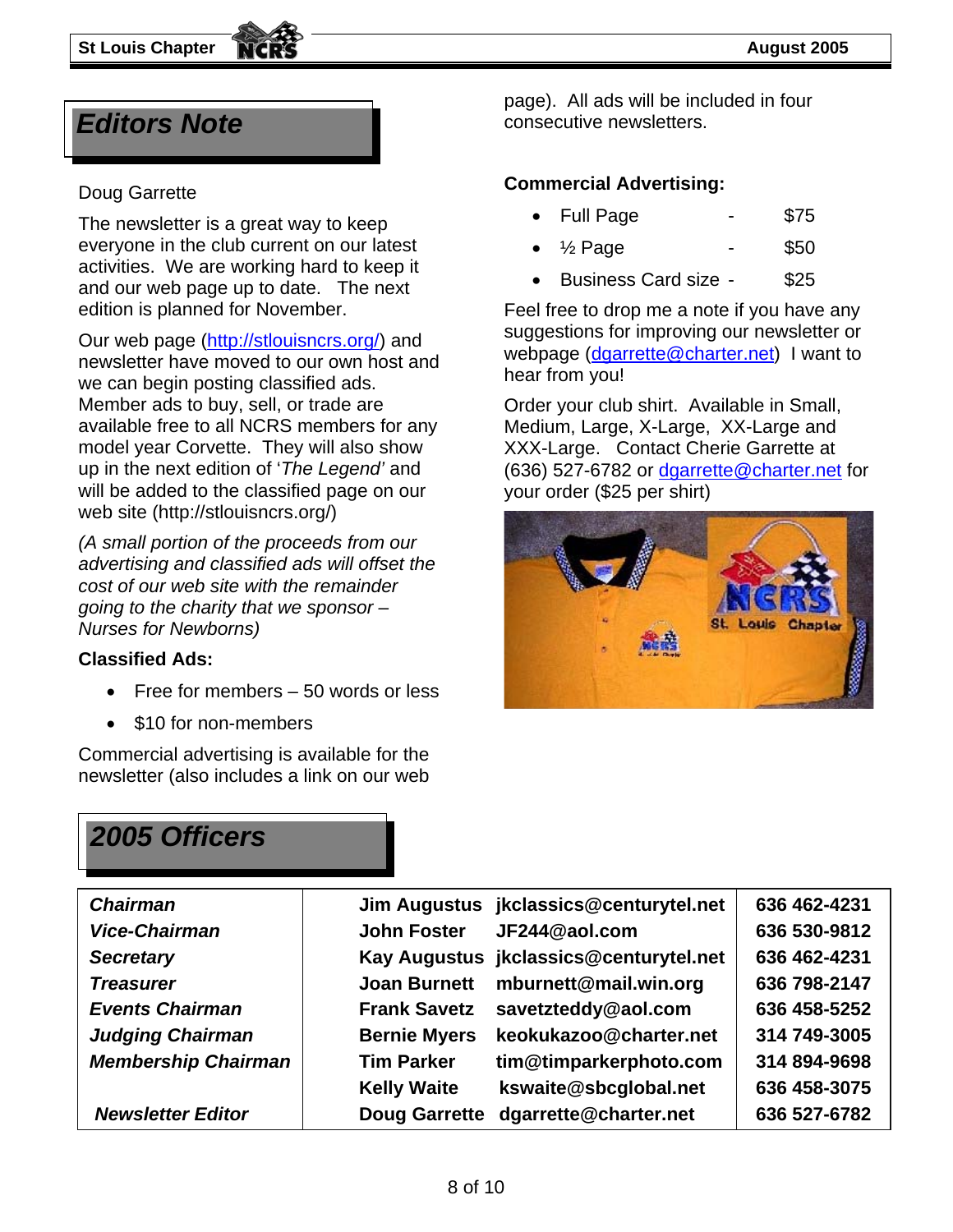| <b>Board Members</b> |                                            |              |
|----------------------|--------------------------------------------|--------------|
| 1 yr                 | David Grayson dbgrayson@aol.com            | 314 367-9989 |
| 2 <sub>yr</sub>      | jerryluck1@jahoo.com<br>Jerry Luck         | 314 895-1551 |
| 3 <sub>yr</sub>      | jetjocky50@hotmail.com<br><b>Rod McCoy</b> | 636 561-7110 |

Membership in the NCRS is open to persons interested in the restoration, preservation, and history of Corvettes produced by the Chevrolet Motor Division of General Motors Corporation from 1953 through 1989. NCRS is not affiliated with Chevrolet or General Motors.

Permission is hereby granted to all NCRS Chapter newsletters to reproduce any original material contained herein; as long as any article is reproduced in its entirety and that the author and source are credited.

NCRS registered trademarks: NCRS Founders Award®, NCRS Master Judge Award®, NCRS Performance Verification Award®, NCRS Flight Award® and NCRS Sportsman Award® are registered with the United States Department of Commerce and Trademark Office.